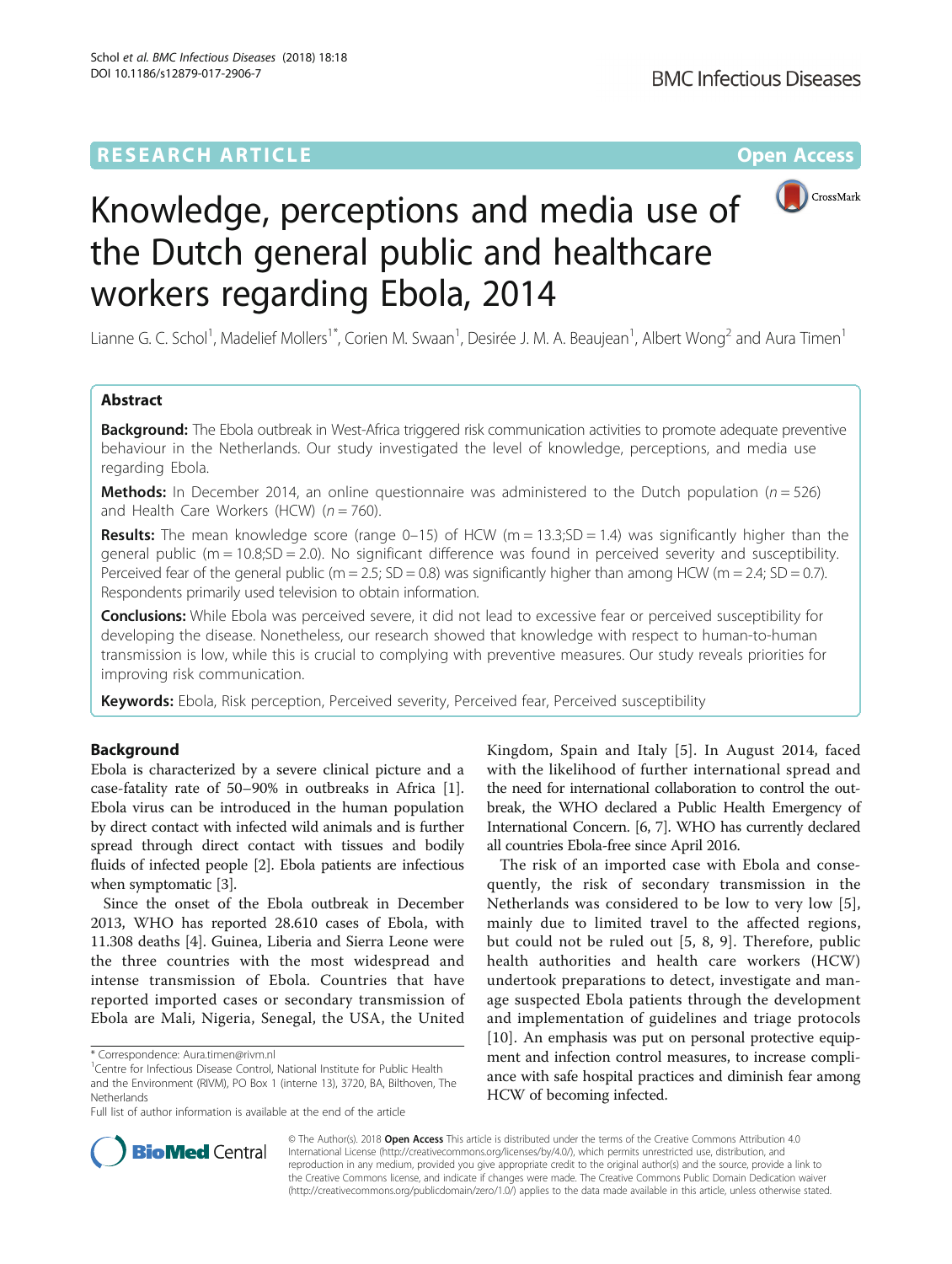In December 2014, one patient who had acquired Ebola in Liberia was medically evacuated to the Major Incident Hospital in the Netherlands, upon UN request. The medical evacuation of this patient and the Ebola outbreak in general triggered comprehensive coverage by traditional and social media, echoing perceptions and fear of the general public with regard to the possibility of further spread of Ebola to Western countries. To reduce anxiety and to educate the public on the risks associated with Ebola and on the (ir)relevance of certain preventive and control measures, information (e.g. factsheets about Ebola virus and Q&A's) was provided on the official websites of the National Public Health Institute and public health services, an Ebola-hotline was established and specific messages were issued to HCW to share new 'facts' and communicate advised control measures.

The effectiveness of preventive and control measures depend on the behaviour of people and their trust and willingness to adhere to advised measures [[11\]](#page-8-0). Studies on public perception and preventive behaviour during outbreaks of infectious diseases have shown that perceptions influence the attitude and reaction towards advised control measures and related outbreak response [[12](#page-8-0)–[16](#page-8-0)]. Providing accurate and up-to-date information is important to ensure that the public has a realistic sense of vulnerability regarding the risk of infection. In order to promote adequate preventive behaviour, it is therefore important that public health authorities are aware of how Ebola is perceived, whether the provided information is understood and whether the general public and HCW intend to comply with these measures [\[11, 17](#page-8-0)]. Evaluating the penetration of public health messages is of value for future communication during public health emergencies.

The aim of the current study was to assess and compare the level of knowledge, perceptions, use of information sources and information needs of the general public and HCW in the Netherlands with regard to Ebola. We hypothesize that the knowledge level about Ebola will be higher among HCW in comparison to the Dutch general public. Additionally, we hypothesize that higher knowledge levels about Ebola will result in lower levels of perceived fear and susceptibility among both respondent groups. The results of the current study will be used to improve risk communication during future public health emergencies.

#### Methods

#### Study design and population

A cross sectional survey using an online questionnaire was performed among the general public and HCW between 12 and 24 December 2014. Formal ethical approval from a medical ethical committee was not required for this research in the Netherlands [\[18](#page-8-0), [19\]](#page-8-0), since it

does not entail subjecting participants to medical treatment or imposing specific rules of conduct on participants.

Members of the general public (aged  $\geq$ 18) were recruited via a commercial research panel (<http://www.flycatcher.eu>) that consists of 16,000 members aged ≥12 years. The members are incentivised to participate. The panel has a representative distribution of demographics with regard to the Dutch general public.

HCW involved in the care for (suspected) Ebola patients, i.e. physicians (infectious disease specialists and emergency physicians), nurses and ambulance staff were recruited via their professional associations. On behalf of the researcher, these associations either sent out an e-mail or posted a call in their newsletters, in which the link to the online survey (Formdesk, Innovero Software Solutions B.V) was provided. The obtained information was processed anonymously. The questionnaire responses were received in de-identified form.

#### **Questionnaire**

The questionnaire was based on the constructs of perceived severity and susceptibility from The Health Belief Model and the Protection Motivation Theory [\[20\]](#page-8-0) and on questionnaires used during previous outbreaks of infectious diseases (e.g. Salmonella, Influenza (H1N1), Q fever and SARS) [[12](#page-8-0)–[16\]](#page-8-0).

The questionnaire consisted of 35 questions, divided into three domains: knowledge, perceptions, and information use and needs. Knowledge was assessed by fifteen true/false statements regarding symptoms, modes of transmission, preventive measures, and treatment. Perceptions (i.e. perceived severity, −fear and -susceptibility) were assessed by multiple items with a five-point Likert scale ranked from 1 to 5 (completely disagree, disagree, neutral, agree, and strongly agree) (see Additional file [1](#page-7-0): Table S1). In order to compare Ebola-related risk perceptions to other diseases, respondents were asked to indicate their perceived fear and susceptibility with regard to six other diseases. Exposure to information was assessed by asking questions about how often the respondents talked about Ebola with other people and about their passive and active search for information. Information need was assessed by asking the respondents if they would like to receive additional information. If this was the case, follow-up questions were asked about the preferred type of information, sources, and methods of information distribution. The questionnaire was piloted prior to commencement of the study by a convenience sample of 6 persons. To reach 4% precision and a sample which is representative of the Dutch population at least 500 persons had to be included.

#### Data analysis

Data from both surveys were analysed separately and combined using SPSS v. 22.0 (SPSS Inc., Chicago, IL, USA) and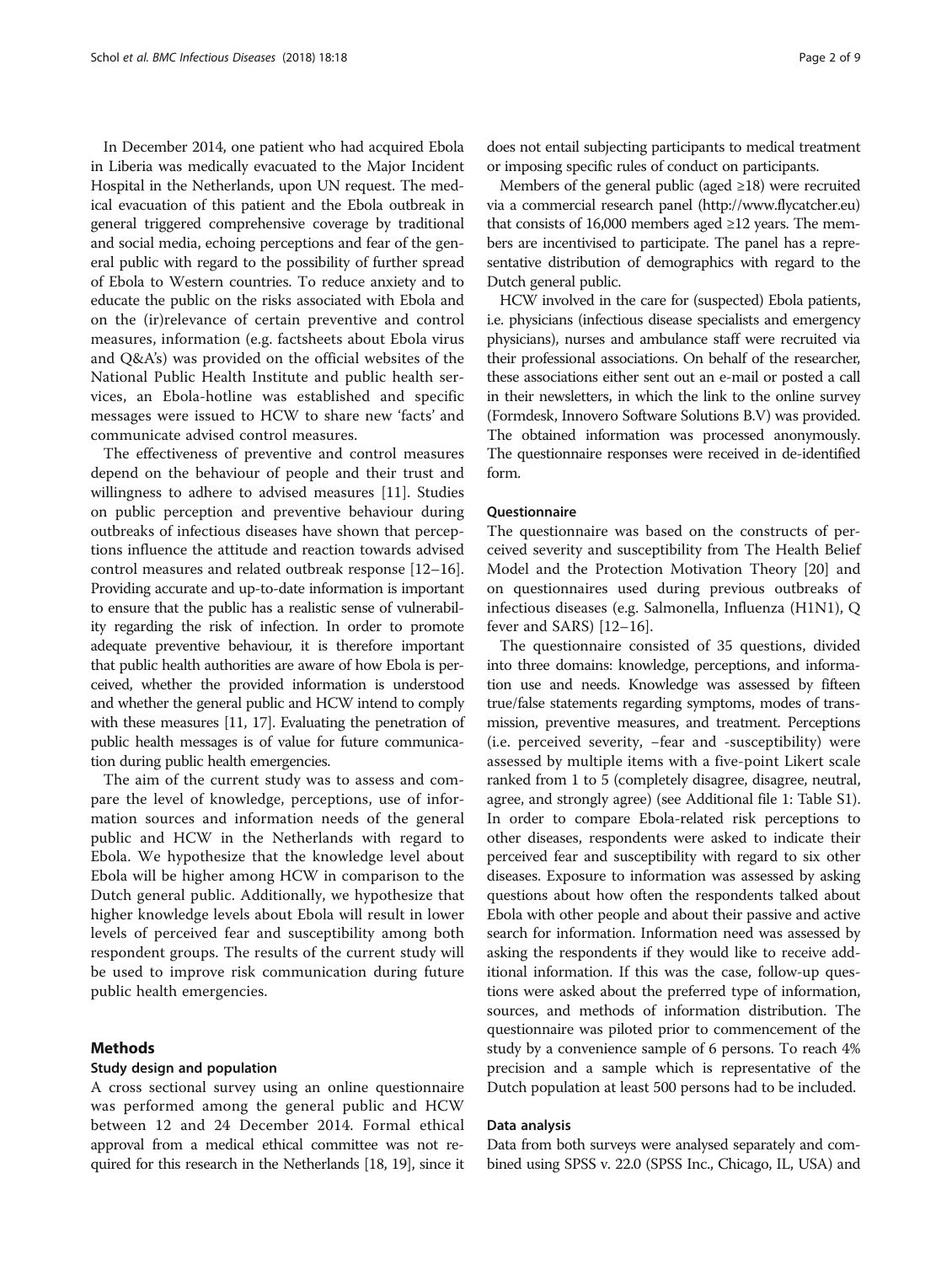R v. 3.1.0. Significance was determined at the 5% level (*p*-value  $\leq$ 0.05).

#### Coding and validating the constructs

Mean scores were computed for the constructs and they were recoded into a new variable with three options: low (score  $<$  2), average (score 2–3) and high (score  $>$  3). The knowledge construct consisted of fifteen statements, for which each correctly answered statement received a score of 1. A sum score was computed for assessing the knowledge level (ranging from 0 to 15, where 0 is no knowledge and 15 is full knowledge), which was then subsequently categorized into three categories: low (score  $0-6$ ), average (score  $7-10$ ) and high (score  $11-15$ ). The variables assessing how often and where the respondents saw, heard or read about the outbreak of Ebola in West Africa were dichotomized and computed into a new variable indicating the use of the various sources (where 0 indicated an use of less than once a week, and 1 indicated an use of once a week or more frequently). In order to assess internal consistency of three intended constructs related to perceptions (i.e. perceived severity, −fear, and -susceptibility), Cronbachs's alpha was calculated and the cut-off value was set at 0.6. See also [[21](#page-8-0)]. All constructs met this cut-off (see Additional file [1](#page-7-0): Table S2).

#### Assessing differences between two respondent groups

Descriptive statistics were performed for the demographics, knowledge, and use of information sources, for each respondent group separately. The Chi-squared test was used to test the statistical significance of group differences in terms of the distribution regarding knowledge, perceived severity, perceived fear, perceived susceptibility, and need for information, and the t-test was used to describe groups differences in terms of the mean.

## Testing for associations between constructs and its potential predictors

For each combination of construct and respondent groups (general public and HCW) a regression analysis was performed to identify factors significantly associated with the respective construct. The construct perceived severity was not analyzed as a dependent variable due to the fact that the vast majority of both respondent groups perceived Ebola as severe. In total, eight regression models were fitted, of which most concern a construct with three categories (low, medium, high) that was analyzed with ordered logistic regression [\[22\]](#page-8-0). Exceptions to this are the model concerning knowledge for the HCW group, which was dichotomized to 'very high' and 'high' because few had scored low, and the two models concerning need for information (no/yes). These models were analyzed with binary logistic regression.

The following independent variables were included in each model for the general public: sex, age (categorized as 0–25, 26–35, 36–45, 46–55, 56–65, and 65+), nationality (categorized as Dutch, or non-Dutch), children in household (categorized as: children not present, at least one child present), education level (categorized as low, intermediate and high), and working in the healthcare sector (no/yes). The models for HCW included the following independent variables sex, age, nationality, children in household, profession (physician, nurse, ambulance staff), years of working experience  $(0-1, 2-6, 6-10, 6-1)$ and  $>$  = 11 years), and weekly worktime spend on topics related to Ebola (no/yes).

## Results

### Demographics

Of the 1286 respondents who returned the questionnaire, 526 (41%) were members of the general public and 760 (59%) were HCW. Except for age  $\leq$  25, the sample of the general public (response rate of 57%) is representative for the Dutch population. Thirteen percent of the general public worked in the healthcare sector.

The group of HCW consisted of nurses (59%,  $n = 446$ ), physicians (18%,  $n = 136$ ), and ambulance staff (12%,  $n =$ 92) (see Table [1](#page-3-0)). The majority of HCW had ≥11 years of working experience (52%,  $n = 397$ ). 47% ( $n = 356$ ) of HCW spend no time,  $49\%$  ( $n = 372$ ) spend less than 25% and 4%  $(n = 32)$  spend more than 25% of their weekly working time on topics related to Ebola.

Compared to the general public, HCW were younger  $(p < 0.001)$ , were significantly more often Dutch (99%;  $n = 750$  vs. 90%; $n = 475$ ;  $p < 0.001$ ), lived together with a partner more often  $(84\%; n = 640 \text{ vs. } 72\%; n = 377; p <$ 0.001) and there were more often children in the household  $(63\%;n = 480 \text{ vs. } 29\%;n = 155; p < 0.001)$  $(63\%;n = 480 \text{ vs. } 29\%;n = 155; p < 0.001)$  $(63\%;n = 480 \text{ vs. } 29\%;n = 155; p < 0.001)$  (Table 1).

#### Knowledge

The mean knowledge sum score (range 0–15) of HCW  $(m = 13.25$ ; SD = 1.44) was significantly higher  $(p < 0.001)$ than the general public' score  $(m = 10.84; SD = 21.97)$  (see Table [2](#page-4-0)). 62.4% ( $n = 328$ ) of the general public had high levels (sum score of 11 or higher)) of knowledge, which was significantly lower ( $p < 0.001$ ) than for the HCW (95% of 760 individuals) (see Table [2](#page-4-0)). Ten percent  $(n = 51)$ of the general public and 32% ( $n = 243$ ) of HCW knew that Ebola cannot be transmitted through coughing. The fact that only symptomatic patients with Ebola are infectious was known by 18% ( $n = 96$ ) of the general public and 66%  $(n = 505)$  of HCW. HCW scored higher on all statements. This difference was significant for eleven of the fifteen presented statements (see Additional file [1:](#page-7-0) Table S1).

In the regression analysis, predictors of higher levels of knowledge among the general public were age (46–55 and 56–65 years) and educational level (intermediate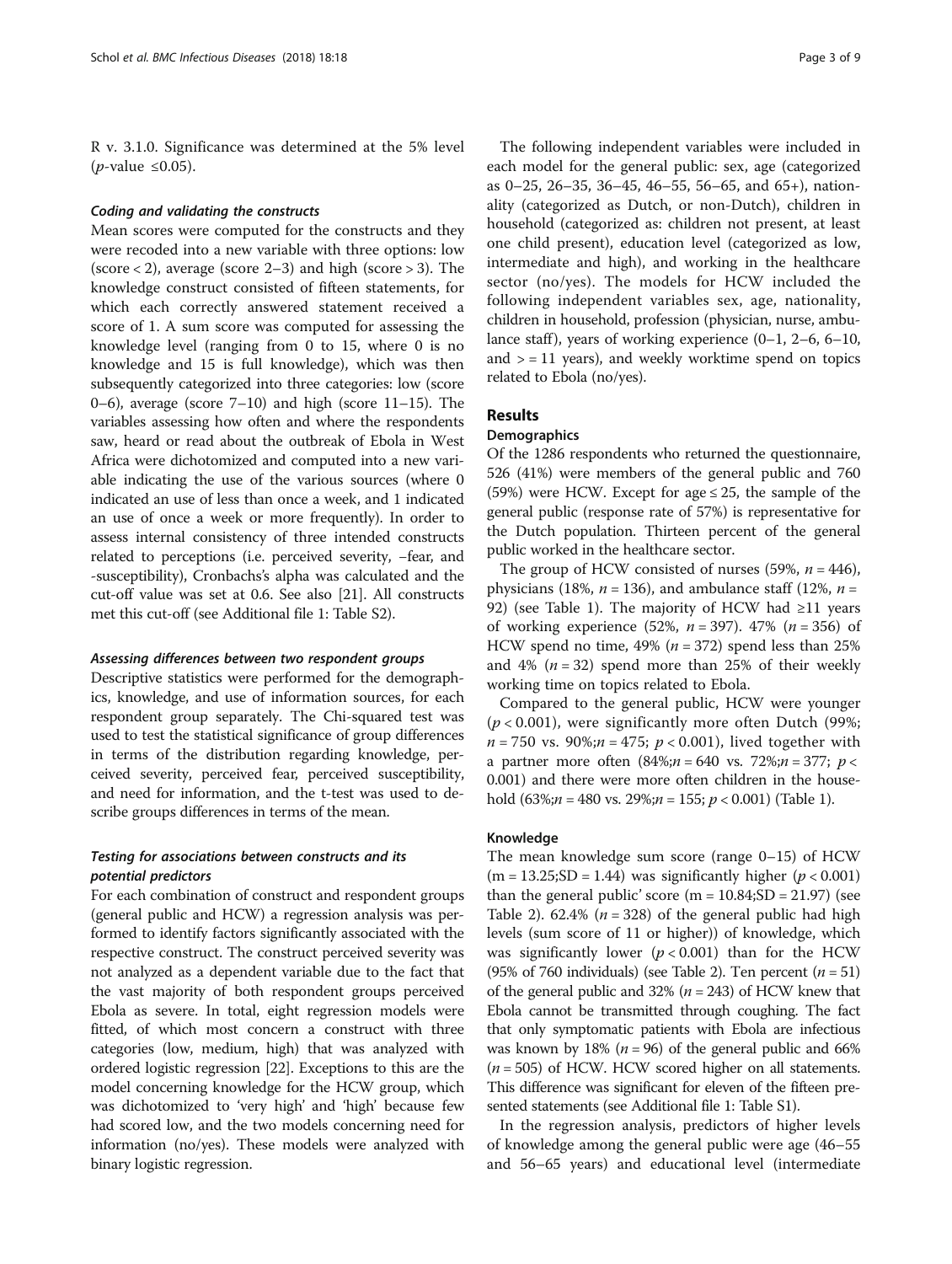<span id="page-3-0"></span>

|  |                                                                                                                         |  |  |  | Table 1 Respondent demographics of the Dutch general public and HCW, and p-values resulting from a series of Chi-square tests |
|--|-------------------------------------------------------------------------------------------------------------------------|--|--|--|-------------------------------------------------------------------------------------------------------------------------------|
|  | that test for a difference in demographic distribution between general public and HCW for each demographic <sup>a</sup> |  |  |  |                                                                                                                               |

| Demographic                               | General public<br>$N = 526$ |      | Healthcare workers<br>$N = 760$ | $p$ -value |           |
|-------------------------------------------|-----------------------------|------|---------------------------------|------------|-----------|
|                                           | n                           | $\%$ | $\boldsymbol{\mathsf{n}}$       | $\%$       |           |
| Sex                                       |                             |      |                                 |            |           |
| Male                                      | 277                         | 52.7 | 376                             | 49.5       |           |
| Female                                    | 249                         | 47.3 | 384                             | 50.5       |           |
| Age                                       |                             |      |                                 |            | < 0.001   |
| $\leq 25$                                 | 36                          | 6.8  | 3                               | 0.4        |           |
| 26 to 35                                  | 73                          | 13.9 | 135                             | 17.8       |           |
| 36 to 45                                  | 90                          | 17.1 | 233                             | 30.7       |           |
| 46 to 55                                  | 92                          | 17.5 | 276                             | 36.3       |           |
| 56 to 65                                  | 115                         | 21.9 | 110                             | 14.5       |           |
| $>65$                                     | 120                         | 22.8 | 3                               | 0.4        |           |
| Parental status                           |                             |      |                                 |            | < 0.001   |
| Single                                    | 107                         | 20.3 | $87\,$                          | 11.4       |           |
| Living together or married; with children | 143                         | 27.2 | 452                             | 59.5       |           |
| Living together or married; no children   | 234                         | 44.5 | 188                             | 24.7       |           |
| One-parent family                         | 12                          | 2.3  | 28                              | 3.7        |           |
| Other                                     | 30                          | 5.7  | 5                               | 0.7        |           |
| Children in home                          |                             |      |                                 |            | < 0.001   |
| Yes                                       | 155                         | 29.5 | 480                             | 63.2       |           |
| $\rm No$                                  | 371                         | 70.5 | 280                             | 36.8       |           |
| Nationality                               |                             |      |                                 |            | < 0.001   |
| Dutch                                     | 475                         | 90.3 | 750                             | 98.7       |           |
| Other                                     | 51                          | 9.7  | $10$                            | 1.3        |           |
| Level of education                        |                             |      |                                 |            | $N\!/\!T$ |
| Low                                       | 176                         | 33.5 |                                 |            |           |
| Intermediate                              | 221                         | 42.0 |                                 |            |           |
| High                                      | 129                         | 24.5 |                                 |            |           |
| Works in healthcare sector                |                             |      |                                 |            | $N\!/\!T$ |
| Yes                                       | 69                          | 13.1 |                                 |            |           |
| No                                        | 457                         | 86.9 |                                 |            |           |
| Profession                                |                             |      |                                 |            | $N\!/\!T$ |
| Nurse                                     |                             |      | 446                             | 58.7       |           |
| Physician                                 |                             |      | 136                             | 17.9       |           |
| Ambulance staff                           |                             |      | 92                              | 12.1       |           |
| Other                                     |                             |      | 86                              | 11.3       |           |
| Years of working experience               |                             |      |                                 |            | $N\!/\!T$ |
| $\leq$ 1                                  |                             |      | 29                              | 3.8        |           |
| $2$ to $5\,$                              |                             |      | 165                             | 21.7       |           |
| 6 to 10                                   |                             |      | 169                             | 22.2       |           |
| $\geq$ 11                                 |                             |      | 397                             | 52.2       |           |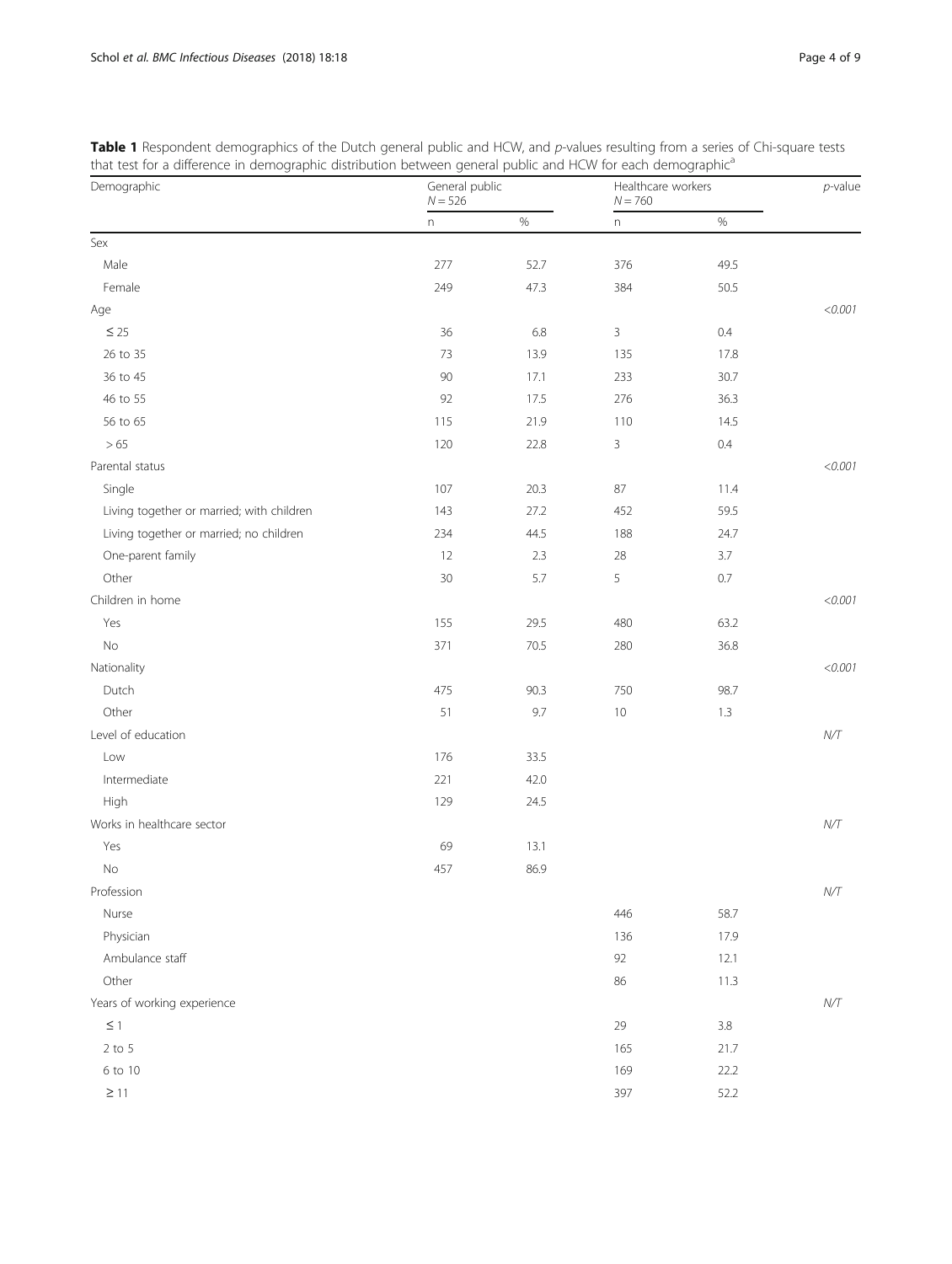<span id="page-4-0"></span>Table 1 Respondent demographics of the Dutch general public and HCW, and p-values resulting from a series of Chi-square tests that test for a difference in demographic distribution between general public and HCW for each demographic<sup>a</sup> (Continued)

| Demographic                                         | General public<br>$N = 526$ |   | Healthcare workers<br>$N = 760$ |      | $p$ -value |
|-----------------------------------------------------|-----------------------------|---|---------------------------------|------|------------|
|                                                     |                             | % | n                               | %    |            |
| Amount of worktime spent on topics related to Ebola |                             |   |                                 | NЛ   |            |
| No time spent                                       |                             |   | 356                             | 46.8 |            |
| $\leq$ 25%                                          |                             |   | 372                             | 48.9 |            |
| 26 to 50%                                           |                             |   | 18                              | 2.4  |            |
| 51 to 75%                                           |                             |   |                                 | 0.9  |            |
| >75%                                                |                             |   |                                 | 0.9  |            |

<sup>a</sup>lf left blank, the demographics only apply to either the general public or HCW; no Chi-square tests were performed for these demographics (as denoted by "N/T")

and high). Having a household with children was significantly related to lower levels of knowledge (see Table [3](#page-5-0)).

HCW who reported spending more worktime on topics related to Ebola had significantly higher levels of knowledge. Nurses and ambulance staff had significantly lower levels of knowledge compared to physicians (see Table [3\)](#page-5-0).

#### Perceptions

#### Perceived severity

No significant difference was found between the perceived severity of the general public and HCW (see Table 2). The majority of the general public (98%;  $n = 516$ ) and HCW (98%;  $n = 746$ ) perceived Ebola as a severe disease. The respondents considered Ebola to be as severe a threat for

their health as HIV/AIDS or a heart attack (see Additional file [1](#page-7-0): Table S3).

## Perceived fear

The perceived fear for Ebola was significantly higher among the general public than HCW (see Table 2). A minority of the general public  $(22\%; n = 116)$  and HCW  $(16\%;n=121)$  had high levels (mean score of 4 or 5) of perceived fear.

In the regression analysis, predictors of higher levels of perceived fear among the general public were sex (female), knowledge level (intermediate and high), and perceived susceptibility (intermediate and high). Age between 26 and 35 years was significantly related to lower levels of perceived fear compared to other age groups. Perceived

Table 2 Descriptives and statistical significance of knowledge, perceived severity, perceived fear, perceived susceptibility, and need for information of the general public and HCW

|                                                     | General public<br>$N = 526$ |         | Healthcare workers<br>$N = 760$ |         | $p$ -value <sup>c</sup> |
|-----------------------------------------------------|-----------------------------|---------|---------------------------------|---------|-------------------------|
|                                                     | mean or n                   | SD or % | mean or n                       | SD or % |                         |
| Knowledge                                           |                             |         |                                 |         |                         |
| Mean sum score (SD)                                 | 10.84 (1.97)                |         | 13.25 (1.44)                    |         | < 0.001                 |
| High level of knowledge <sup>a</sup>                | 328                         | 62.4    | 560                             | 95.1    | < 0.001                 |
| Perceived severity                                  |                             |         |                                 |         |                         |
| Mean score (SD)                                     | 4.72 (0.46)                 |         | 4.74(0.45)                      |         |                         |
| High level of perceived severity <sup>b</sup>       | 516                         | 98.1    | 746                             | 98.2    |                         |
| Perceived fear                                      |                             |         |                                 |         |                         |
| Mean score (SD)                                     | 2.94(0.79)                  |         | 2.83(0.73)                      |         | < 0.05                  |
| High level of perceived fearb                       | 116                         | 22.1    | 121                             | 15.9    | < 0.01                  |
| Perceived susceptibility                            |                             |         |                                 |         |                         |
| Mean score (SD)                                     | 3.29(0.65)                  |         | 3.25(0.60)                      |         |                         |
| High level of perceived susceptibility <sup>b</sup> | 173                         | 32.9    | 244                             | 32.1    |                         |
| Need for additional information                     |                             |         |                                 |         |                         |
| Category Yes                                        | 361                         | 68.6    | 564                             | 74.2    | < 0.05                  |

<sup>a</sup>High level of knowledge is mean sum score is 11 or higher

<sup>b</sup>High level perceived severity, perceived feelings of concern and perceived susceptibility if scored 4 or 5

c Chi-squared test was used to test statistical significance of group differences for levels/categories, t-test was used to test for group differences for scores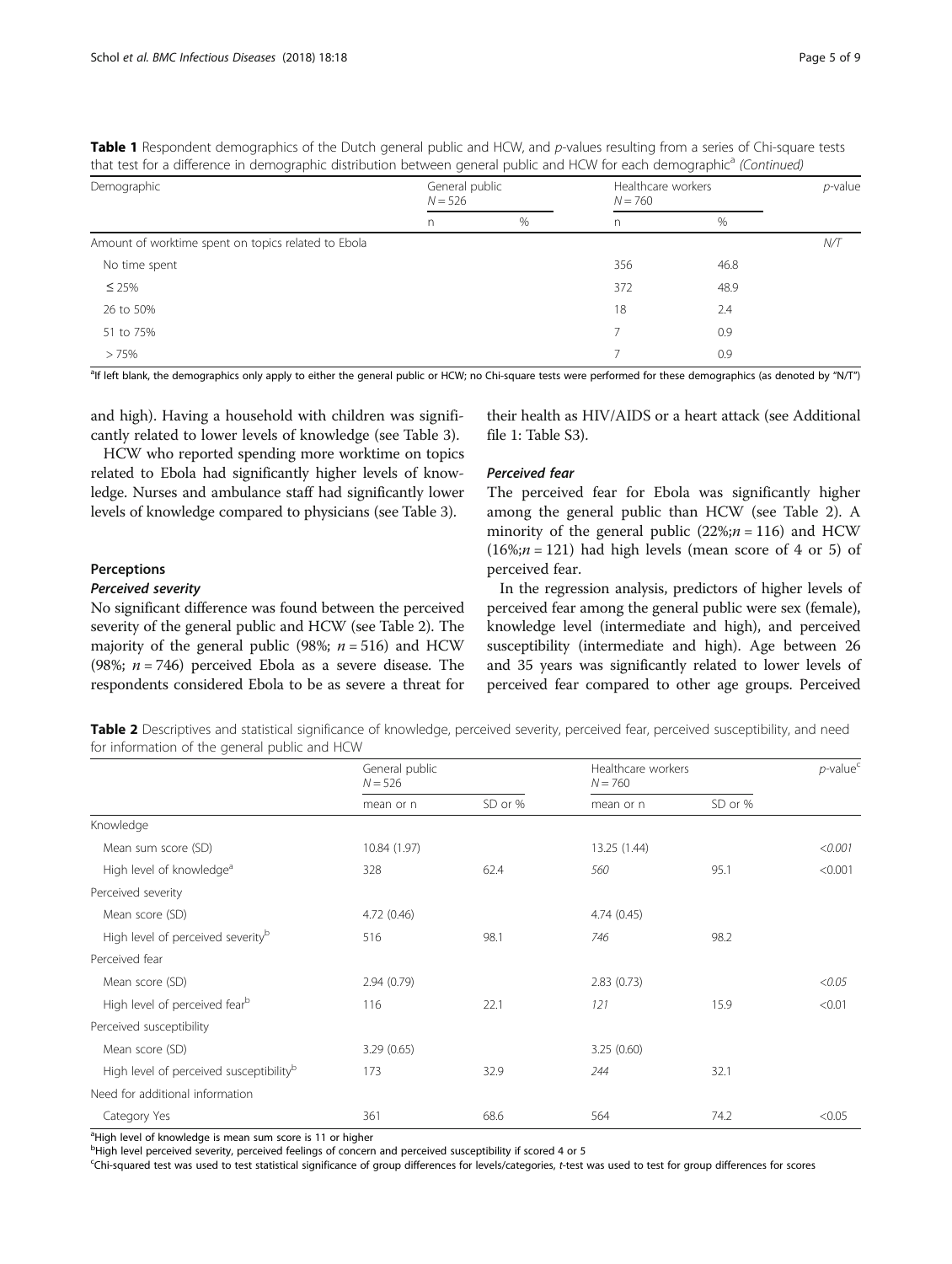|                |                                           | Knowledge                |                          | Perceived fear           |                          | Perceived susceptibility |            | Need for information           |                          |
|----------------|-------------------------------------------|--------------------------|--------------------------|--------------------------|--------------------------|--------------------------|------------|--------------------------------|--------------------------|
|                |                                           | GP                       | <b>HCW</b>               | GP                       | <b>HCW</b>               | GP                       | <b>HCW</b> | GP                             | <b>HCW</b>               |
|                |                                           | <b>OR</b>                | OR                       | <b>OR</b>                | OR                       | OR                       | OR         | OR                             | <b>OR</b>                |
| 1              | Sex: female                               | 0.95                     | 0.91                     | $1.63*$                  | 1.08                     | 1.34                     | 1.17       | 1.2                            | 0.72                     |
| 2              | Age: 26-35 years                          | 1.72                     | 2.59                     | $0.41*$                  | 0.39                     | 0.8                      | 0.78       | 0.56                           | < 0.01                   |
|                | Age: 36-45 years                          | 1.84                     | 3.22                     | 0.45                     | 0.33                     | 0.88                     | 0.58       | 1.08                           | < 0.01                   |
|                | Age: 46-55 years                          | $2.92*$                  | 4.22                     | 0.46                     | 0.41                     | 1.31                     | 0.51       | 0.58                           | < 0.01                   |
|                | Age: 56-65 years                          | $2.25*$                  | 3.67                     | 0.54                     | 0.31                     | 1.49                     | 0.68       | 0.58                           | < 0.01                   |
|                | Age: $> 65$ years                         | 1.8                      | >1000                    | 1.17                     | 2.97                     | 0.9                      | 0.68       | 0.97                           | < 0.01                   |
| 3              | Children in home                          | $0.54***$                | 1.19                     | 0.86                     | $1.39*$                  | 1.28                     | 0.97       | 0.76                           | 0.73                     |
| $\overline{4}$ | Nationality: Dutch                        | 1.62                     | 0.6                      | 0.84                     | 1.46                     | 1.13                     | 3.03       | 0.76                           | 0.29                     |
| 5              | Level of education: intermediate          | $1.7*$                   | $\qquad \qquad -$        | 0.86                     | $\qquad \qquad -$        | 1.2                      |            | 0.7                            | $\qquad \qquad -$        |
|                | Level of education: high                  | $4.01***$                | $\overline{\phantom{0}}$ | 0.58                     | $\overline{\phantom{0}}$ | 0.7                      |            | 0.97                           | $\qquad \qquad -$        |
| 6              | Works in healthcare sector                | 1.17                     | $\qquad \qquad -$        | 0.94                     | $\qquad \qquad -$        | 0.7                      |            | 0.76                           | $\overline{\phantom{0}}$ |
| 7              | Profession: nurse                         |                          | $0.22***$                | $\overline{\phantom{0}}$ | $1.7*$                   | $\qquad \qquad -$        | $2.46***$  | $\overline{\phantom{0}}$       | 1.34                     |
|                | Profession: ambulance staff               |                          | $0.12***$                | $\equiv$                 | $2.69***$                | $\equiv$                 | $2.48***$  | $\equiv$                       | 1.31                     |
| 8              | Years of working experience: 2-5          | $\overline{\phantom{m}}$ | 0.53                     | $\overline{\phantom{m}}$ | 1.86                     | $\qquad \qquad -$        | 1.06       | $\qquad \qquad -$              | 0.96                     |
|                | Years of working experience: 6-10         | $\overline{\phantom{m}}$ | 0.63                     | $\qquad \qquad -$        | 1.43                     | $\qquad \qquad -$        | 1.46       | $\qquad \qquad \longleftarrow$ | 0.63                     |
|                | Years of working experience: $>$ = 11     | $\qquad \qquad -$        | 0.55                     | $\overline{\phantom{0}}$ | 1.52                     | $\qquad \qquad -$        | 1.48       | $\qquad \qquad -$              | 0.65                     |
| 9              | Worktime spend on topics related to Ebola | $\overline{\phantom{a}}$ | $1.92***$                | $\overline{\phantom{0}}$ | 1.03                     | $\qquad \qquad -$        | 0.82       | -                              | 0.79                     |
| 10             | Knowledge level: intermediate             | $\overline{\phantom{0}}$ |                          | $5.31***$                | $\qquad \qquad -$        | 1.34                     |            | 2.53                           | $\overline{\phantom{0}}$ |
|                | Knowledge level: high                     |                          | $\overline{\phantom{0}}$ | $4.14*$                  | $0.64**$                 | 1.02                     | $0.46***$  | $3.25*$                        | 0.82                     |
| 11             | Perceived fear: intermediate              |                          |                          |                          |                          | -                        |            | $1.88***$                      | $1.84***$                |
|                | Perceived fear: high                      |                          |                          |                          |                          | $\equiv$                 |            | $4.39***$                      | $4.31***$                |
| 12             | Perceived susceptibility: intermediate    |                          |                          | $13.87***$               | $2.94***$                |                          |            | 0.99                           | 0.81                     |
|                | Perceived susceptibility: high            |                          |                          | 181.27***                | 21.76***                 |                          |            | $2.46*$                        | 1.38                     |

<span id="page-5-0"></span>Table 3 Predictors of knowledge, perceived fear, perceived susceptibility and need for information

Reference categories are 1) sex: male, 2) age: ≤25 years, 3) no children in household, 4) other nationality, 5) level of education: low, 6) not working in healthcare sector, 7) profession: physician, 8) years of working experience: ≤1, 9) no worktime spend on topics related to Ebola, 10) knowledge level: low, 11) perceived fear: low, and 12) perceived susceptibility: low

 $*p < 0.05$ ,  $**p < 0.01$ ,  $***p < 0.001$ 

- variable not included in regression analysis

susceptibility is of greatest influence on the level of fear (see Table 3).

Predictors of higher levels of perceived fear among HCW were having children at home, profession (nurse and ambulance staff) and perceived susceptibility (intermediate and high). High level of knowledge was significantly related to lower levels of fear. Perceived susceptibility is of greatest influence on the level of fear (see Table 3).

#### Perceived susceptibility

No significant difference was found between the perceived susceptibility to Ebola of the general public and HCW (see Table [2](#page-4-0)). 33% ( $n = 173$ ) of the general public and 32%  $(n = 244)$  of HCW had high levels (mean score of 4 or 5) of perceived susceptibility. Of all statements, both respondent groups considered it most likely that an infected healthcare worker might be coming to the Netherlands from abroad, rather than being diagnosed with Ebola themselves or the onset of an Ebola outbreak in the Netherlands (see Additional file [1](#page-7-0): Table S2).

Both respondent groups indicated to be most susceptible to Influenza and least susceptible to HIV/AIDS (see Additional file [1:](#page-7-0) Table S4). The perceived susceptibility of the general public with regard to all diseases (except Salmonella, which was similar) was significantly higher than the perceived susceptibility of HCW.

In the regression analysis, there were no significant predictors of the level of perceived susceptibility among the general public (see Table 3).

The predictor of higher levels of perceived susceptibility among HCW was profession (nurses and ambulance staff). High level of knowledge was significantly related to lower levels of perceived susceptibility. Being ambulance staff is of greatest influence on the level of perceived susceptibility (see Table 3).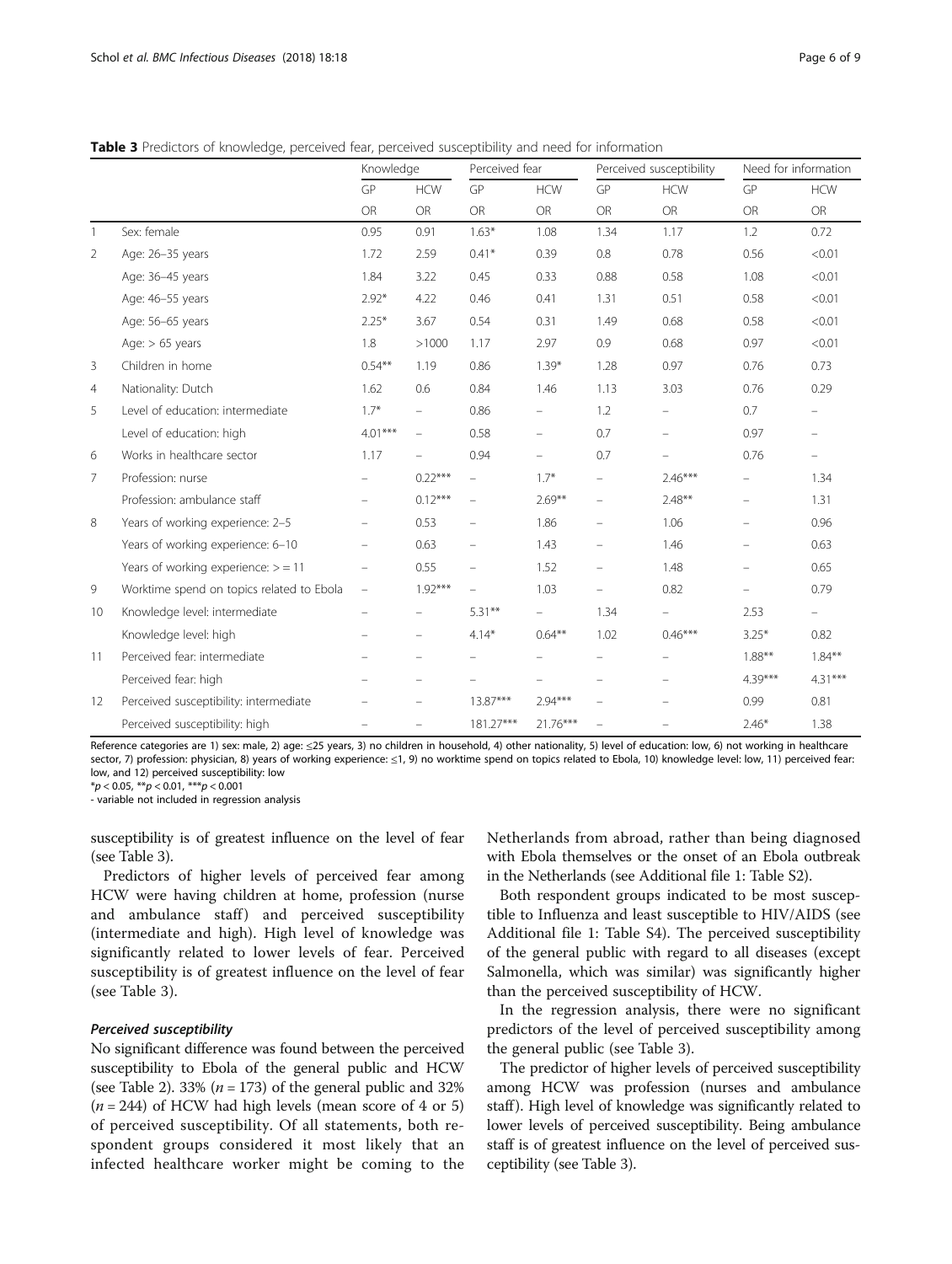#### Exposure to- and need for information

The additional need for information of HCW  $(m =$  $0.74$ ; SD = 0.44) was significantly higher than the general publics' additional need for information  $(m = 0.69; SD =$ 0.46) (see Table [2](#page-4-0)). Both groups acknowledged to have been primarily exposed to information through television (general public  $90\%; n = 474$  vs HCW  $91\%; n = 694$ ) (see Additional file [1](#page-7-0): Table S5).

The general public wished to receive more factual disease-related information (e.g. about symptoms (30%), mode of transmission (23%), and infection prevention (21%). HCW were interested in preventive measures and behavioural information (e.g. about what to do when in contact with Ebola patient (34%), what the Dutch authorities are doing to diminish the risk of importation and spread of Ebola (30%), and how to treat Ebola (22%)). The preferred source of information for the general public was the government (73%). The preferred sources of information for HCW were their employer (45%) or the National Institute of Public Health 38%).

In the regression analysis, predictors of the need for information among the general public were the level of knowledge (high), perceived fear (intermediate and high), and susceptibility (high). A high level of perceived fear is of greatest influence on the need for information (see Table [3](#page-5-0)).

The predictor of the need for information among HCW was perceived fear (intermediate and high). A high level of perceived fear is of greatest influence on the need for information (see Table [3](#page-5-0)).

## **Discussion**

This study evaluates and compares the knowledge, perceptions, use of information sources and information needs of the general public and HCW regarding Ebola in the Netherlands. In brief, the majority of the general public and HCW have some overall knowledge of Ebola, but the knowledge with respect to person-to-person transmission is not optimal. Despite the broad media coverage and the fact that Ebola is perceived as a severe disease, the Dutch general public and HCW appear to have low levels of perceived fear and perceived susceptibility. The respondents report to have been exposed to information primarily from television. The majority of the respondents expressed an additional need for information.

#### Knowledge

Despite the fact that Dutch HCW appear to be significantly more knowledgeable than the Dutch general public, this study indicates that both respondent groups have high knowledge levels. Physicians have significantly higher level of knowledge in comparison to nurses and ambulance staff. Nonetheless, knowledge regarding human-to-human transmission of Ebola is low, while this is crucial to the understanding of and compliance with preventive measures. The results of the current study are in line with studies conducted in the same time period in Australia, Germany and Sudan [[23](#page-8-0)–[25](#page-8-0)], also showing that knowledge about modes of transmission is often poor. A common misperception is that Ebola virus spreads through air, Lacking knowledge regarding the transmission route of Ebola (and other diseases with similar severity and propensity to spread) is pivotal, as adequate knowledge provides the basis for the general public, risk groups and HCW to understand the rationale for the measures national authorities take. Insufficient knowledge may cause misunderstandings and anxiety, especially with respect to travellers and HCW, who return from affected areas and need to be able to have access to public facilities in daily life [\[26](#page-8-0)]. This is the reason why the control measures and their communication strategies are comprehensively described in disease specific guidelines and national preparedness plans [\[27](#page-8-0)].

The Dutch authorities have adopted the policy to actively monitor temperature in high risk contacts instead of applying home quarantine, which restricts the individual freedom of movement. Healthy people (i.e. people without any symptoms related to Ebola) returning from affected areas do not pose a threat to public health and quarantine measures are therefore irrelevant. To understand and endorse the measures, appropriate knowledge about Ebola transmission is needed.

We observed a discrepancy with regard to knowledge among the two study groups. As we expected, a higher level of knowledge among HCW is significantly associated with lower levels of perceived fear and lower levels of perceived susceptibility. On the contrary however, having intermediate or high levels of knowledge was significantly related to higher levels of perceived fear and a need for additional information of the general public. These results thus suggest two important aspects: 1) while authorities believe it is important that the general public has (some level of) knowledge with regard to Ebola in order to promote adequate preventive behaviour, this may unintentionally lead to higher levels of perceived fear and an additional need for information, and 2) HCW appear to benefit from higher levels of knowledge. These findings highlight the relevance of specifically tailoring the information to pre-defined target groups and enhancing the relevance of the information presented [[26](#page-8-0), [28](#page-8-0)]. They also show that authorities and communication specialists need to focus their efforts in maintaining the delicate balance between too much and just enough information. Studies of knowledge and perceptions during ongoing outbreaks or threats allow for timely readjustment of the information.

#### **Perceptions**

The Dutch general public and HCW perceived Ebola as a severe disease, comparable with HIV/AIDS or a heart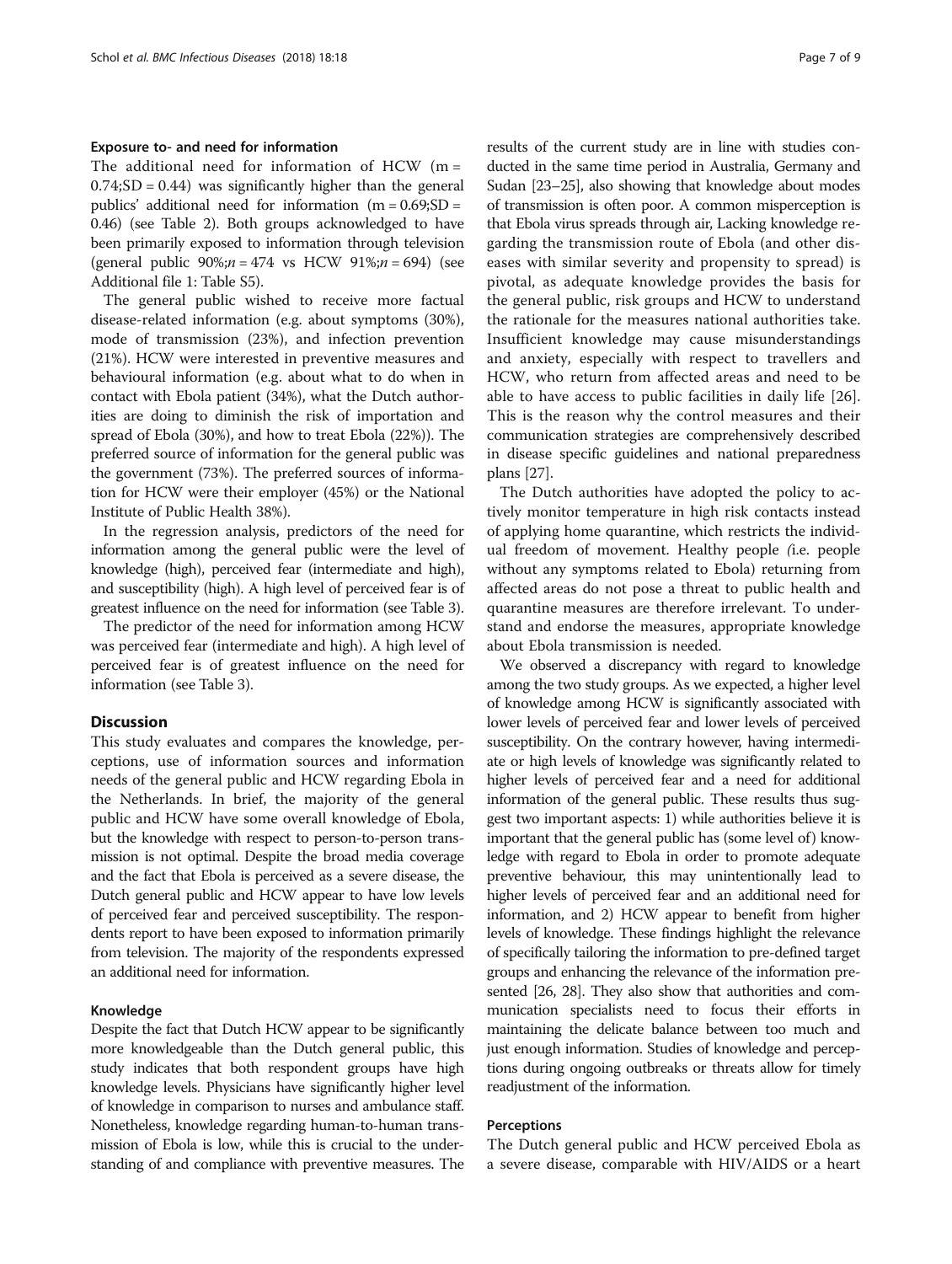<span id="page-7-0"></span>attack, perceptions similar to results obtained from studies conducted in other countries [[24, 25, 29\]](#page-8-0). Although perceived severity was high, the perceived susceptibility to Ebola and perceived fear of Ebola among both groups was low. However, when specifically looking at the different HCW, our results show that nurses and ambulance staff have a significantly higher level of perceived fear and perceived susceptibility in comparison to physicians. One possible explanation for this difference may be related to the fact that nurses and ambulance staff are likely to be the first ones to get in contact with a (suspected) Ebola patient and generally have more physical contact with the patient. The results are in line with a study conducted in Germany, in the same time period that revealed similar levels of perceived susceptibility and fear among their participations; 29% of the participants were worried [\[24\]](#page-8-0).

However, on the contrary, a similar study in the U.S conducted in the same time period, contradicts the traditional notions of health behaviour, as they show that while the perceived susceptibility is low, the behavioural intention (i.e. avoiding public transportation, avoiding those who travelled to affected areas, or changing hygiene practices) is high [\[29](#page-8-0)].

Our findings, and the results of similar studies, underline the need to sufficiently educate the public and HCW and to tailor education, training and communication efforts to these specific groups.

#### Need for information

The general public and HCW were well aware of the Ebola outbreak in West Africa. The respondents obtained their information primarily from television and newspapers, a finding in accordance with previous outbreaks [[12, 15, 30](#page-8-0)–[32](#page-8-0)] and similar studies [\[23](#page-8-0)–[25](#page-8-0)]. The official websites of the National Public Health Institute and public health services, and the dedicated Ebola-hotline were less often consulted than traditional media to gather information. However, these results may be subject to recall bias. When it comes to preferred and trusted information channels, the government, the National Public Health Institute, and the employer were mentioned.

#### Strengths and limitations

A strength of this study is the comparison, at the same point in time, of two respondent groups; the general public and three groups of HCW. Especially since we show that the level of knowledge, perceptions, exposure to information sources and information needs of the general public and HCW varies. Another strength of this study is that a large proportion of the included HCW were nurses. Nurses are closely involved in the care for infectious patients and are at higher risk for acquiring an infection (for secondary transmission), highlighting the relevance of assessing their level of risk perception.

Our study has several limitations. This is a crosssectional survey and thus trends over time could not be identified due to the design of this study. Our study was restricted to the Dutch general public and a selection of Dutch HCW. We cannot state with certainty that our results are also applicable to other (Western) countries.

#### Conclusions

We have shown that the Ebola outbreak in West Africa has not led to excessive fear or perceived susceptibility for developing the disease among the Dutch population and HCW, despite the fact that the disease Ebola was perceived as (very) severe and the study was undertaken immediately after the medical evacuation of a patient with confirmed Ebola to the Netherlands. The results of the current study indicated that the Dutch population and HCW were well aware of the Ebola outbreak in West Africa and were exposed to information primarily via traditional media (i.e. television and newspapers). The majority of the Dutch general public and HCW had an additional need for information. The general public more often expressed a need for factual disease-related information; HCW more often expressed a need for information on personal protection and preventive measures. Despite the lack of specific knowledge with regard to the transmission of Ebola, the overall level of knowledge among the respondents was high.

The results of the study can be used to improve risk communication during future outbreaks and threats. The importance of specifically tailoring information and education to the different groups of HCW is underpinned by our results. Since this study has been carried out rather early during the course of the Ebola outbreak in West Africa, the results have been directly communicated to the by the communication experts allowing them to specifically address the information needs about Ebola transmission. This has been the most valuable lesson learned following the execution of the study, with clear policy implications related to the content and preferred channels for information provision to HCW and public. Future research should focus on assessing the level of knowledge, risk perception and information needs of the general public and HCW at different points in time as the epidemic unfolds, to allow for re-adjustments of the communication of risks and preventive measures.

## Additional file

[Additional file 1: Table S1.](dx.doi.org/10.1186/s12879-017-2906-7) Knowledge about Ebola among Dutch general public and healthcare workers. Table S2. Mean scores and Cronbach's alpha of items in three constructs (perceived severity, perceived susceptibility, and perceived fear). Table S3. Populations' estimation of severity of various diseases. Table S4. Populations' estimation of susceptibility to various (infectious) diseases. Table S5. Respondents' information intake per source ( $n = 1286$ ). (DOCX 26 kb)